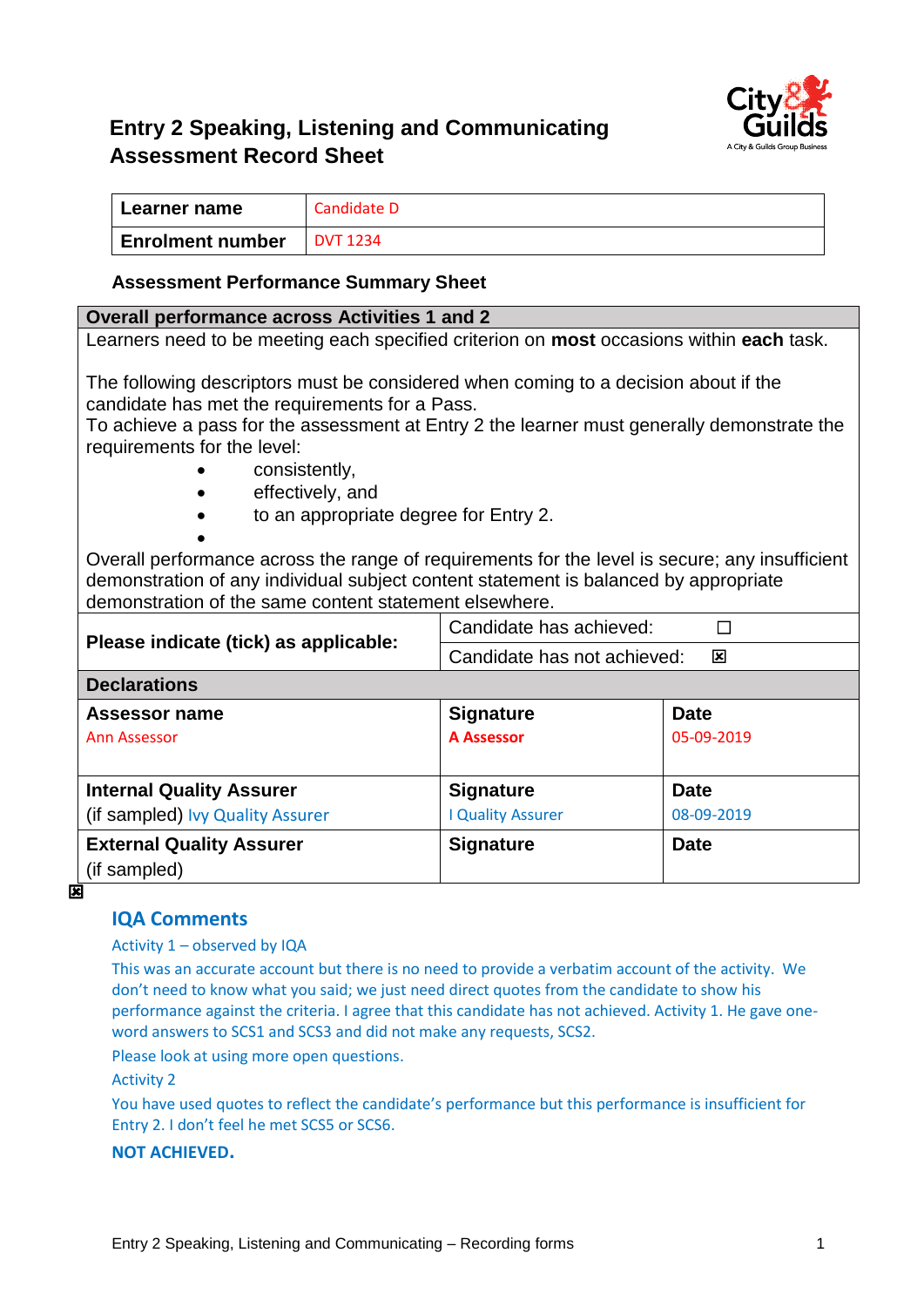# **Entry 2 Speaking, Listening and Communicating Evidence Sheet**

Activity 1 – Exchange of information

| Candidate's Name      | Candidate D |                                         |  |
|-----------------------|-------------|-----------------------------------------|--|
| Date of activity      | 02-09-2019  |                                         |  |
| Start time            | 10:00       | Finish time 10:05                       |  |
| Straightforward topic |             | <b>Enquiring about an evening class</b> |  |

A tick in the box indicates that the assessor has confirmed that the candidate has adequately demonstrated the criterion. The assessor should write down some examples that the candidate has used to demonstrate the skills.

| <b>Confirm that the candidate:</b>                                                           | Overall comments and quotes to show how<br>candidate met the criteria: |                                                                                                                                                                                                                                                         |
|----------------------------------------------------------------------------------------------|------------------------------------------------------------------------|---------------------------------------------------------------------------------------------------------------------------------------------------------------------------------------------------------------------------------------------------------|
| SCS1. Identified and extracted the<br>main information and detail from<br>short explanations | ☑                                                                      | Good morning, can I help you?<br>D: Hello.<br>Can I help you? Would you like to join a class?                                                                                                                                                           |
| SCS2. Made requests/asked clear<br>questions appropriately                                   | 図                                                                      | D: Yes<br>What type of class would you like?<br>D: Art SCS3                                                                                                                                                                                             |
| SCS3. Responded appropriately to<br>straightforward questions                                | ☑                                                                      | We have classes for all abilities. We have pottery,<br>painting and still life drawing (The receptionist<br>gives more detail about the classes)<br>D: OK.<br>Which one would you like?<br>D: Painting. (SCS3)<br>Are you a beginner?<br>D: Yes. (SCS3) |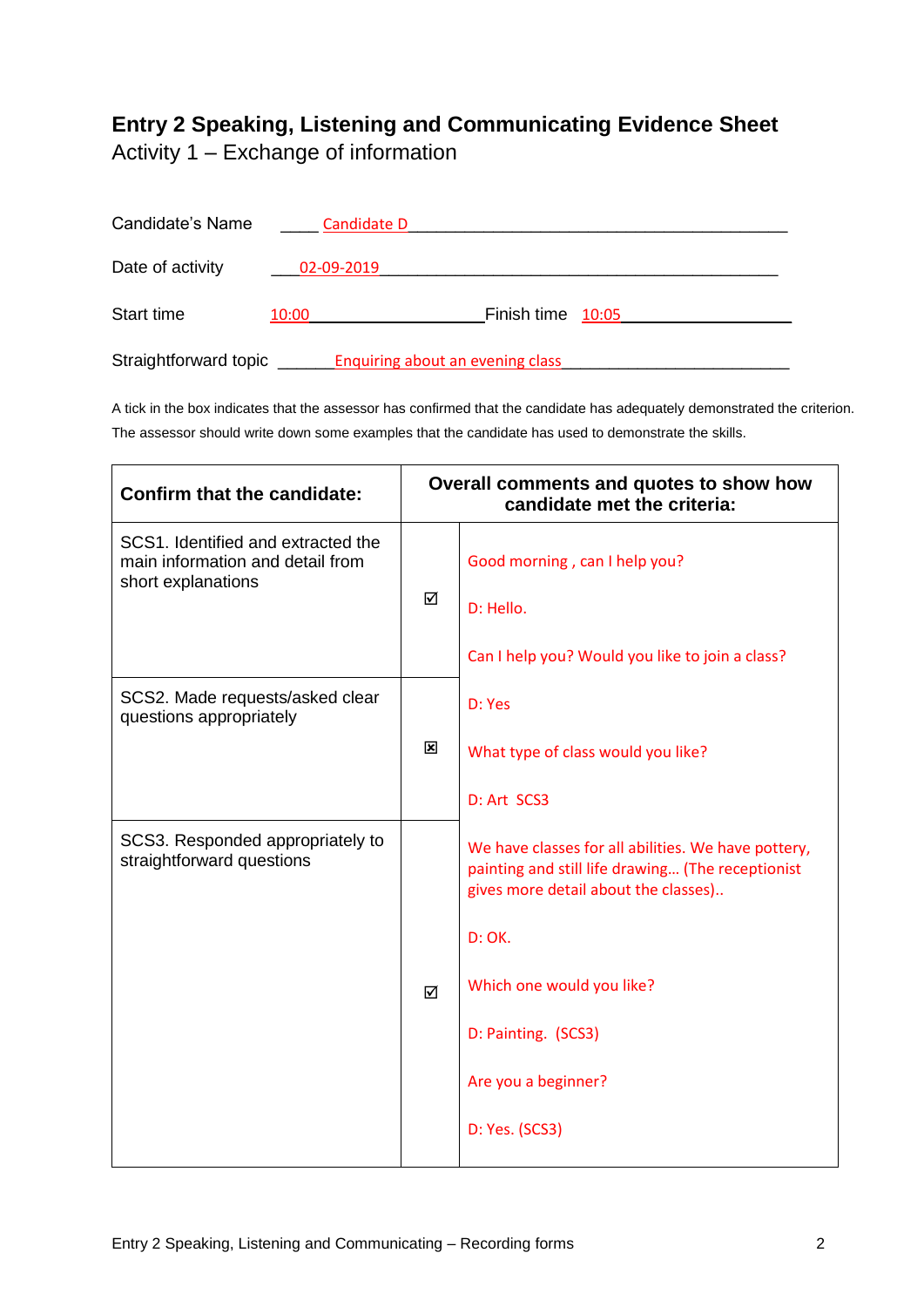| <b>Assessor name</b><br>Ann Assessor | <b>Signature</b><br>A Assessor                                                    | <b>Date</b><br>02-09-2019                           |
|--------------------------------------|-----------------------------------------------------------------------------------|-----------------------------------------------------|
| <b>Candidate</b>                     | <b>Signature</b><br><b>Candidate G</b>                                            | <b>Date</b><br>05-09-2019                           |
|                                      | D: Thank you. Goodbye.                                                            |                                                     |
|                                      | forward to seeing you on Monday.                                                  | Thank you. I will let Mrs Brown know and we look    |
|                                      | D: Candidate D, xxxxxxxx. (SCS3)                                                  |                                                     |
|                                      | Can I have your name please and your phone<br>number?                             |                                                     |
|                                      | D: Yes please. (SCS3)                                                             |                                                     |
|                                      | tutor know.                                                                       | Would you like to go along on Monday? I can let the |
|                                      | D: Thank you.                                                                     |                                                     |
|                                      | £30 for 6 weeks but you can have a trial class free<br>to see if you like it.     |                                                     |
|                                      | D: Yes.                                                                           |                                                     |
|                                      | Would you like to know much the class costs?                                      |                                                     |
|                                      | D: No.                                                                            |                                                     |
|                                      | Is there anything else you need to know?                                          |                                                     |
|                                      | D: Monday (SCS1)                                                                  |                                                     |
|                                      | on Monday evening . and one on Wednesday.<br>Which day would be suitable for you? | Let me look. Yes we have a beginner painting class  |

## IQA Comment

Instead of "What type of class would you like?", the assessor could ask more open questions, eg "Tell me a little bit about things you enjoy doing".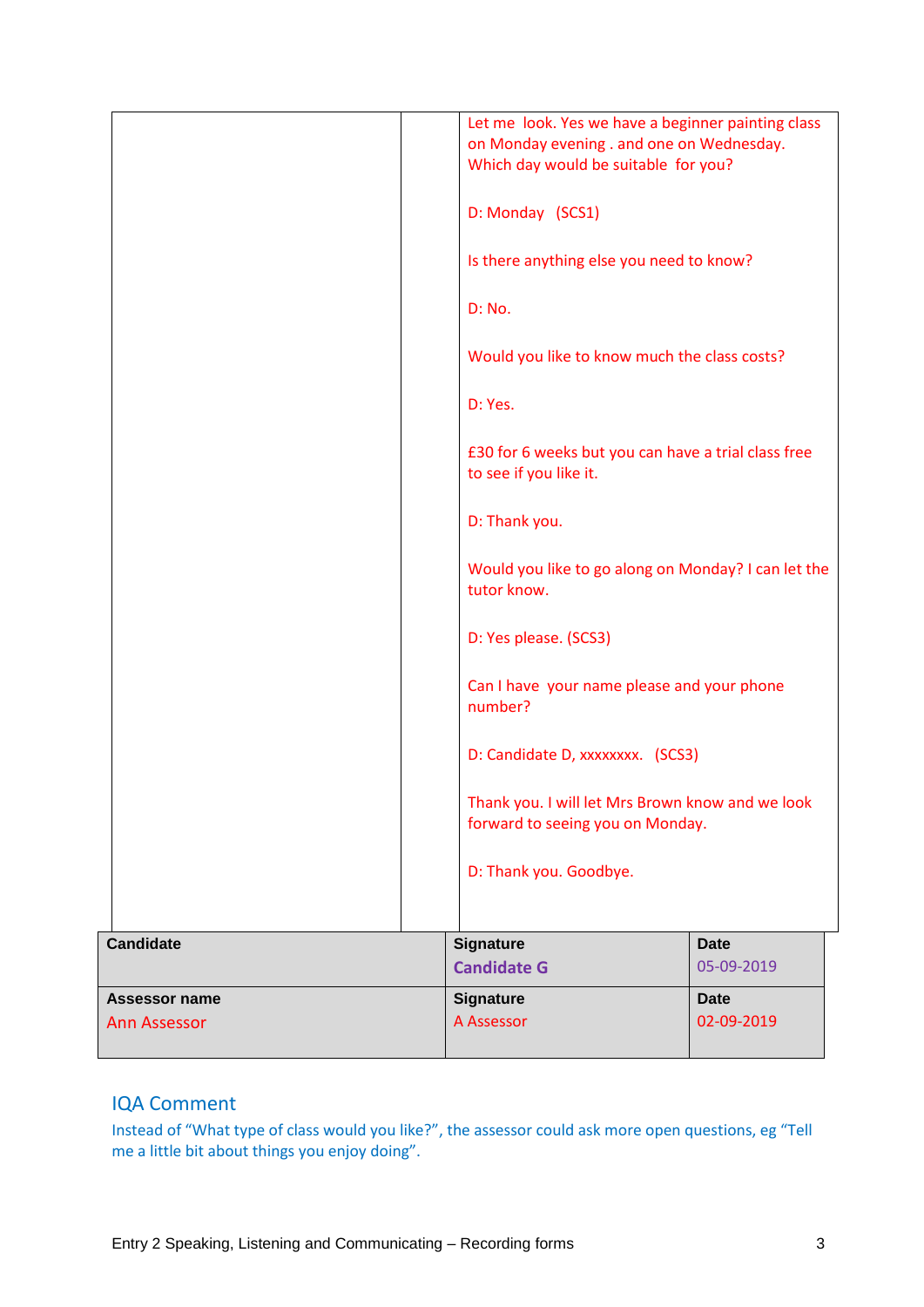As this is a role play, rather than a real situation, some candidates may need more support to express themselves.